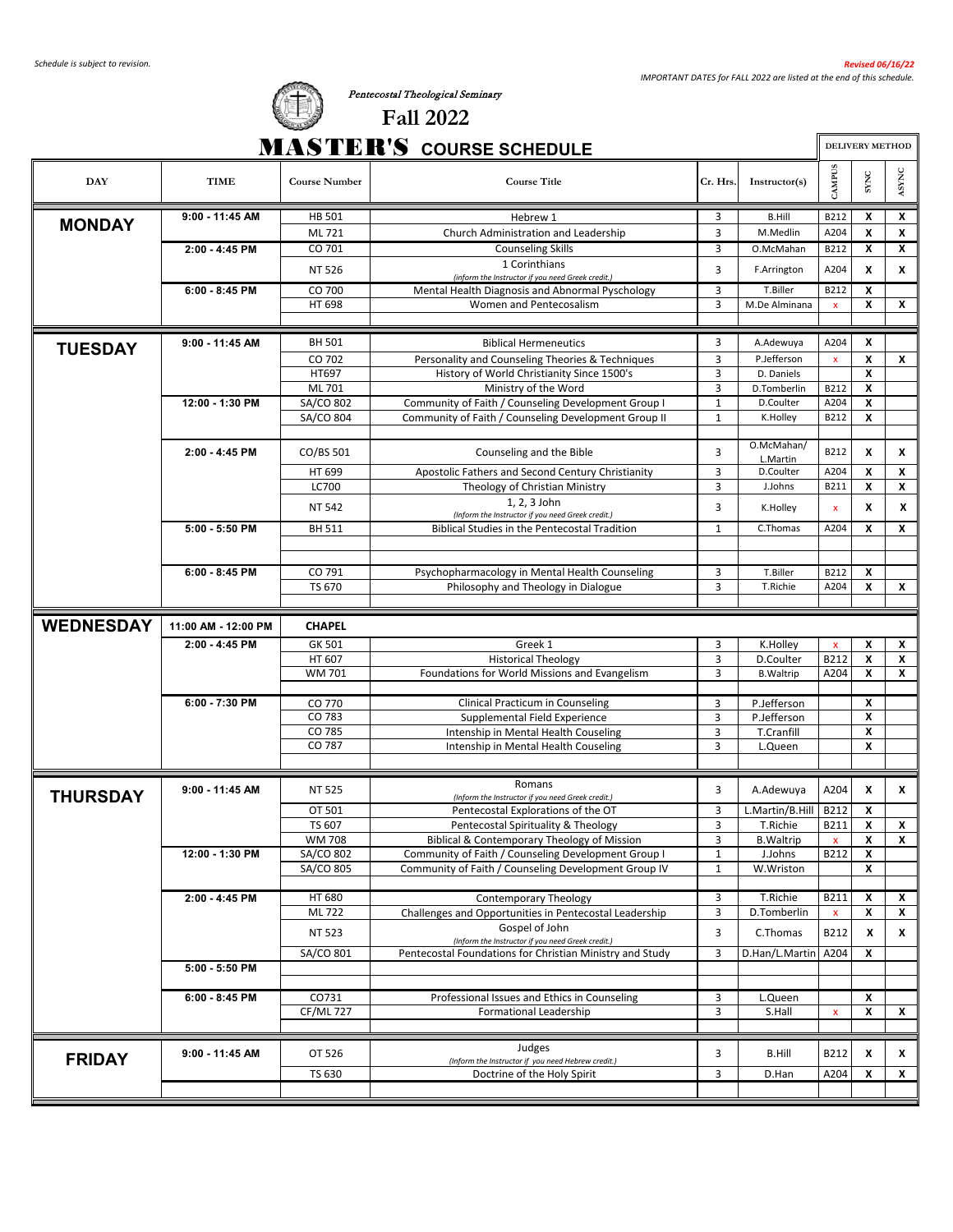|                                                                                             |                                                 |                      | <b>Fall 2022</b>                                                                                                                                  |                         |                    |        |                        |       |
|---------------------------------------------------------------------------------------------|-------------------------------------------------|----------------------|---------------------------------------------------------------------------------------------------------------------------------------------------|-------------------------|--------------------|--------|------------------------|-------|
|                                                                                             |                                                 |                      | <b>MASTER'S COURSE SCHEDULE</b>                                                                                                                   |                         |                    |        | <b>DELIVERY METHOD</b> |       |
| <b>DAY</b>                                                                                  | <b>TIME</b>                                     | <b>Course Number</b> | <b>Course Title</b>                                                                                                                               | Cr. Hrs.                | Instructor(s)      | CAMPUS | SYNC                   | ASYNC |
|                                                                                             | <b>ASYNCHRONOUS</b><br><b>TRADITIONAL ASYNC</b> |                      |                                                                                                                                                   |                         |                    |        |                        |       |
|                                                                                             |                                                 | CO 709               | <b>Couples and Families Counseling Theories and Therapy</b>                                                                                       | 3                       | A.Herbin           |        |                        | X     |
| <b>COURSES:</b>                                                                             |                                                 | CO 732               | <b>Group Dynamics and Counseling</b>                                                                                                              | 3                       | P.Jefferson        |        |                        | X     |
|                                                                                             |                                                 | CO 733               | Lifestyle and Career Development in Counseling                                                                                                    | 3                       | <b>T.Cranfill</b>  |        |                        | X     |
| ASYNC classes begin                                                                         |                                                 | CO 773               | Mental Health Assessment Tests & Meas. in Counseling                                                                                              | 3                       | P.Jefferson        |        |                        | x     |
| August 25.                                                                                  |                                                 | <b>NT 501</b>        | Pentecostal Explorations of the NT                                                                                                                | 3                       | A.Adewuya          |        |                        | x     |
| $*$ NOTE $*$                                                                                |                                                 | <b>SA/CO 801</b>     | Pentecostal Foundations for Christian Ministry and Study                                                                                          | 3                       | D.Han              |        |                        | X     |
| There are 2 types of ASYNC courses:                                                         |                                                 | <b>SA/CO 802</b>     | <b>Community of Faith/Counseling Development Group I</b>                                                                                          | $\mathbf{1}$            | <b>B.Hill</b>      |        |                        | X     |
|                                                                                             |                                                 | <b>SA/CO 804</b>     | <b>Community of Faith/Counseling Development Group III</b>                                                                                        | $\mathbf{1}$            | <b>B.Wiles</b>     |        |                        | X     |
| Traditional Asynchronous takes the<br>traditional approach of online learning with          |                                                 | <b>SA/CO 805</b>     | <b>Community of Faith/Counseling Development Group IV</b>                                                                                         | 1                       | W.Wriston          |        |                        | X     |
| emphasis on reading, reflection and writing                                                 |                                                 |                      |                                                                                                                                                   |                         |                    |        |                        |       |
| using various weekly discussion forums.                                                     |                                                 |                      |                                                                                                                                                   |                         |                    |        |                        |       |
| Hybrid ASYNC incorporates students into                                                     |                                                 |                      |                                                                                                                                                   |                         |                    |        |                        |       |
| on-campus/synchronous classes with                                                          |                                                 |                      |                                                                                                                                                   |                         |                    |        |                        |       |
| emphasis on the "face-to-face" learning via the                                             |                                                 |                      |                                                                                                                                                   |                         |                    |        |                        |       |
| use of video technology and requiring minimal<br>participation in weekly discussion forums. |                                                 |                      |                                                                                                                                                   |                         |                    |        |                        |       |
|                                                                                             |                                                 |                      |                                                                                                                                                   |                         |                    |        |                        |       |
|                                                                                             |                                                 |                      | <b>PRACTICUM &amp; INTERNSHIP</b>                                                                                                                 |                         |                    |        |                        |       |
| <b>SUPPLEMENTAL</b>                                                                         |                                                 | CO 770               | <b>Clinical Practicum in Counseling</b>                                                                                                           | 3                       | P.Jefferson        |        | X                      |       |
|                                                                                             |                                                 |                      | Weekly Zoom meetings on Wednesdays, 6:00-7:30 PM                                                                                                  |                         |                    |        |                        |       |
| <b>COURSES</b>                                                                              |                                                 | CO 783               | <b>Supplemental Field Experience</b><br>Weekly Zoom meetings on Wednesdays, 6:00-7:30 PM                                                          | 3                       | P.Jefferson        |        | X                      |       |
|                                                                                             |                                                 | CO 785               | Intenship in Mental Health Couseling<br>Weekly Zoom meetings on Wednesdays, 6:00-7:30 PM                                                          | 3                       | <b>T.Cranfill</b>  |        | X                      |       |
| The approval of your Program<br>Chair may be required before                                |                                                 | CO 787               | Intenship in Mental Health Couseling<br>Weekly Zoom meetings on Wednesdays, 6:00-7:30 PM                                                          | 3                       | L.Queen            |        | X                      |       |
| enrolling in supplemental courses.                                                          |                                                 | ML/CC/WM768          | <b>MACM Ministry Practicum</b>                                                                                                                    | $\mathbf{2}$            | W.Estrada          |        | x                      |       |
|                                                                                             |                                                 | ML 771 ^             | <b>Clinical Pastoral Education (CPE)</b>                                                                                                          | 6                       | <b>D.Tomberlin</b> |        |                        |       |
|                                                                                             |                                                 | SA 820 ^             | <b>MDIV Internship</b>                                                                                                                            | $\overline{\mathbf{3}}$ | <b>D.Tomberlin</b> |        |                        |       |
|                                                                                             |                                                 | SA 821 ^             | <b>MDIV Internship</b><br>A Ministerial Development Committee aproval is required before enrolling in this course. Email dtomerlin@ptseminary.edu | 6                       | <b>D.Tomberlin</b> |        |                        |       |
|                                                                                             |                                                 |                      | <b>CAPSTONE</b>                                                                                                                                   |                         |                    |        |                        |       |
|                                                                                             |                                                 |                      |                                                                                                                                                   |                         |                    |        |                        |       |
|                                                                                             |                                                 | <b>BH 502</b>        | <b>CAPSTONE: MTS-Biblical Studies</b><br>Dr. Martin will schedule periodic ZOOM meetings for this course.                                         | $\mathbf{1}$            | L.Martin           |        | X                      |       |
|                                                                                             |                                                 | <b>ML/CC/WM769</b>   | <b>CAPSTONE: MACM</b><br>Dr. Estrada will schedule 3 ZOOM meetings for this course.                                                               | $\mathbf{1}$            | W.Estrada          |        | X                      |       |
|                                                                                             |                                                 | SA 899               | <b>CAPSTONE: MDIV</b><br>Dr. Tomberlin will schedule 4 ZOOM meetings for this course.                                                             | $\overline{2}$          | D.Tomberliln       |        | x                      |       |
|                                                                                             |                                                 | <b>TS 689</b>        | <b>CAPSTONE: MTS-Pentecostal Theology</b><br>Dr. Coulter will schedule 4 ZOOM meetings for this course.                                           | $\mathbf{1}$            | <b>D.Coulter</b>   |        | X                      |       |

#### **REFUND SCHEDULE :**

**If you drop on the 1st day of term…100% tuition refund.**

**If you drop during the first 2 weeks of term…80% tuition refund.**

**If you withdraw during the 3rd week of term…50% tuition refund.**

**If you withdraw beginning week 4 to end of term…No tuition refund.**

**FEES are not refunded once classes begin.**

#### **IMPORTANT DATES :**

**Apr. 30-Aug. 15… Fall 2022 student self-register through Populi.**

**Aug. 16… Changes in student registration are submitted via email to Registrar's Office.**

**Aug. 25… Master's classes begin for Fall 2022 .**

- **Sep. 7… Last day to drop Master's courses.**
- **Last day to apply for Master's elective courses.**
- **Nov. 1… Deadline to apply for FALL 2022 (December) graduation.**
- **Oct. 6-12… Fall Break (Seminary offices closed Mon., Oct.10).**
- **Last day of Fall 2022 classes. Nov. 23…**
- **Nov. 24-25… Thanksgiving Holidays (Seminary Offices closed).**

**Reading Week. Nov. 28-Dec. 2…**

**Dec. 5-9… Final Exam Week.**

**Dec. 19-30… Christmas Break (Seminary Offices closed).**

**Jan. 9… January 2022 J-term begins.**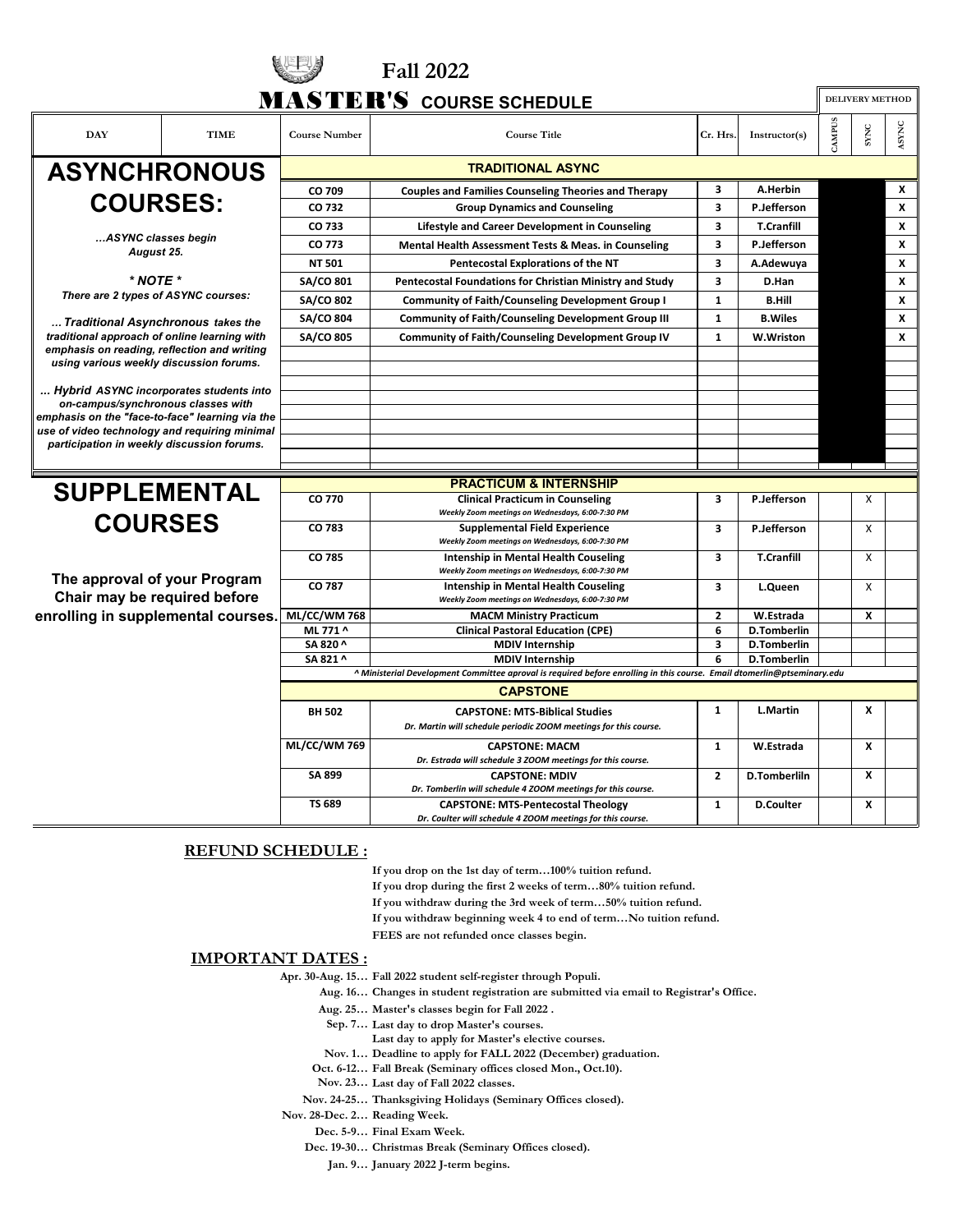

**Pentecostal Theological Seminary**

## **Fall 2022** DMIN **COURSE SCHEDULE**

| <b>DAY</b>             | <b>TIME</b>                                                                                                                                       | Course Number                                                                                | Course Title                                                                                                            | Ct. Hts. | Instructor(s)         | Delivery<br>Method |  |  |  |
|------------------------|---------------------------------------------------------------------------------------------------------------------------------------------------|----------------------------------------------------------------------------------------------|-------------------------------------------------------------------------------------------------------------------------|----------|-----------------------|--------------------|--|--|--|
| <b>PTS (Cleveland)</b> |                                                                                                                                                   |                                                                                              |                                                                                                                         |          |                       |                    |  |  |  |
|                        | DMIN classes will meet synchronously on WEEK 1, WEEK 5, WEEK 8, and WEEK 10.<br>Meeting on week 13 is at the discretion of the course instructor. |                                                                                              |                                                                                                                         |          |                       |                    |  |  |  |
| Friday                 | 8:00 AM-8:50 AM                                                                                                                                   | DM 931                                                                                       | <b>DMin Project: Research</b>                                                                                           | 1.       | <b>B.</b> Waltrip     | <b>Hybrid</b>      |  |  |  |
|                        | 9:00 AM-9:50 AM                                                                                                                                   | DM 932                                                                                       | <b>DMin Project: Prospectus</b>                                                                                         | 1        | <b>B.</b> Waltrip     | <b>Hybrid</b>      |  |  |  |
|                        | 1:00 PM - 1:50 PM                                                                                                                                 | DM 933                                                                                       | <b>DMin Project: Implementation</b>                                                                                     | 1        | <b>B.</b> Waltrip     | <b>Hybrid</b>      |  |  |  |
|                        | 2:00 PM - 4:45 PM                                                                                                                                 | DM 901                                                                                       | <b>Orientation and Assessment</b>                                                                                       | 3        | J. Johns              | <b>Hybrid</b>      |  |  |  |
|                        |                                                                                                                                                   | <b>DM 914</b>                                                                                | <b>Reading Scripture for Ministry</b>                                                                                   | 3        | L. Martin             | <b>Hybrid</b>      |  |  |  |
|                        |                                                                                                                                                   |                                                                                              |                                                                                                                         |          |                       |                    |  |  |  |
|                        |                                                                                                                                                   | DM 934 *                                                                                     | Doctor of Ministry Dissertation *                                                                                       | 3        | <b>Primary Reader</b> |                    |  |  |  |
|                        | <b>NA</b>                                                                                                                                         |                                                                                              | * Enrollment in this course should occur in the term you defend your dissertation.                                      |          |                       |                    |  |  |  |
|                        |                                                                                                                                                   |                                                                                              | Approval from the DMIN program director IS required before registering for elective courses.                            |          |                       |                    |  |  |  |
|                        | <b>ALEAL &amp; UTC</b>                                                                                                                            |                                                                                              |                                                                                                                         |          |                       |                    |  |  |  |
|                        |                                                                                                                                                   |                                                                                              | Meeting week 13 is at the discretion of the course instructor.                                                          |          |                       |                    |  |  |  |
| <b>Friday</b>          | <b>TIME</b>                                                                                                                                       | Course Number                                                                                | Course Title                                                                                                            | Cr. Hrs. | Instructor(s)         | Delivery<br>Method |  |  |  |
| Wk 1, 5, 8, 10         | 9:00 AM - 12:00 PM                                                                                                                                | <b>DM 901</b>                                                                                | Orientation and Assessment (new 2022 cohort)                                                                            | 3        | D. Alvarez            | <b>SYNC</b>        |  |  |  |
| Wk 1, 5, 8, 10         | 8:00 AM - 8:55 AM                                                                                                                                 | DM 931                                                                                       | DMin Propsal (new 2022 cohort)                                                                                          | 1        | D. Alvarez            | <b>SYNC</b>        |  |  |  |
| Wk 2, 6, 9, 11         | 8:00 AM - 8:55 AM                                                                                                                                 | DM 913                                                                                       | <b>Context Based Covenant Group: Dissertation (2019 cohort)</b>                                                         | 1        | D. Alvarez            | <b>SYNC</b>        |  |  |  |
|                        |                                                                                                                                                   |                                                                                              |                                                                                                                         |          |                       |                    |  |  |  |
|                        |                                                                                                                                                   |                                                                                              |                                                                                                                         |          |                       |                    |  |  |  |
|                        | <b>NA</b>                                                                                                                                         | DM 934 *                                                                                     | Doctor of Ministry Dissertation *<br>* Enrollment in this course should occur in the term you defend your dissertation. | 3        | <b>Advisor/Reader</b> |                    |  |  |  |
|                        |                                                                                                                                                   | Approval from the DMIN program director IS required before registering for elective courses. |                                                                                                                         |          |                       |                    |  |  |  |

### **REFUND SCHEDULE :**

**If you drop on the 1st day of term…100% tuition refund.**

**If you drop during the first 2 weeks of term…80% tuition refund.**

**If you withdraw during the 3rd week of term…50% tuition refund.**

**If you withdraw beginning week 4 to end of term…No tuition refund.**

**FEES are not refunded once classes begin.**

#### **IMPORTANT DATES :**

**Apr. 30-Aug. 15… Fall 2022 student self-register through Populi (Electives require program chair approval.)**

**Aug. 16… Changes in student registration are submitted via email to Registrar's Office.**

**Aug. 25… DMIN classes begin for Fall 2022 .**

- **Sep. 7… Last day to drop Master's courses.**
	- **Last day to apply for DMIN elective courses.**

**Nov. 1… Deadline to apply for FALL 2022 (December) graduation.**

**Oct. 6-12… Fall Break (Seminary offices closed Mon., Oct.10).**

**Last day of Fall 2022 classes. Nov. 23…**

**Nov. 24-25… Thanksgiving Holidays (Seminary Offices closed).**

**Reading Week. Nov. 28-Dec. 2…**

**Dec. 5-9… Final Exam Week.**

**Dec. 19-30… Christmas Break (Seminary Offices closed).**

**Jan. 9… January 2022 J-term begins.**